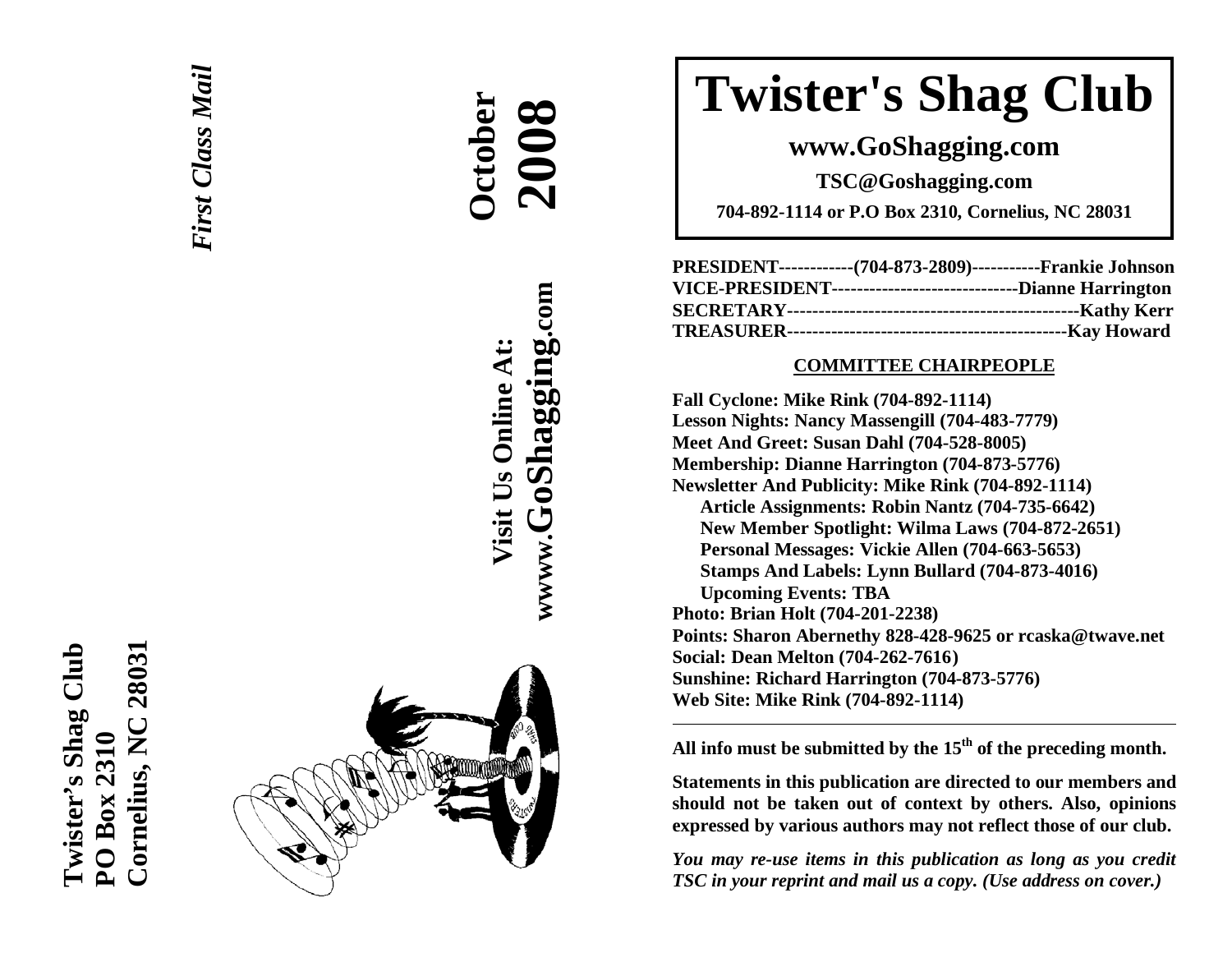# **The President's Letter**

Hello Fun Bunch,

I am writing this from SOS so forgive me if it is short. We have had tea parties, shooter parties, birthday parties and a golf outing. Ask Laura Lemmond and Wilma Laws about the golf outing.

The report from the wine tour group was very favorable. No one was arrested! It has been a busy week and we still have a few days left to party.

Our own Kathy Thompson won \$2000 in the Fun Monday Raffle!

We had our annual lake cruise scheduled for October  $11<sup>th</sup>$ , but we have decided to do something different this year. Check out the article on the next page about the big TSC Celebration and Party.

The next set of beginner shag lessons begins on October 14. Not only do we need TSC members to help our new students, we need help with registration, putting tables and chairs away, and then back in place after the lessons. If you can, please come early (6:30) or stay afterwards to help. Your help is appreciated.

Our first ever Yard Sale is coming the  $18<sup>th</sup>$  of this month. If you haven't started gathering gently used items for the yard sale, please do so. Make sure you price the items before you bring them.

The Fall Cyclone will be here before you know it. Based on the comments I have received at SOS, this Cyclone will be as big as ever. If you haven't signed up to work, the schedule is available each Tuesday night at dance lessons.

You are the only reason we are able to sponsor such a successful party. We have great members that are willing to make it happen!

See ya on the dance floor.

Frankie

# **TSC Member Appreciation Party**

Saturday, October 11 is the date, Mulligans at Fox Den Country Club is the location, *and you are the featured guest!*

That's right, TSC is hosting a huge celebration and party to honor you, and show how much the club appreciates you for the support you show TSC all year long.

This event will be a great time for you to "re-connect" with the TSC members you may not have seen or partied with in a while, and also to get to know some of the newer members who have joined our club this year.

Light snacks will be provided. TSC members will also receive coupons good for *free food or beverages of their choice* that night. There may even be some extra "treats" for you to enjoy.

Remember, Mulligans has great food including appetizers, burgers, sandwiches, and even full dinners. So feel free to come early and eat before the party really gets started!

Fast Eddie Thompson will be the DJ that night. He will help bring plenty of energy and fun to this event.

For the past few years, our pre-Cyclone event has been held on a huge charter boat. But recently, gas has been scarce in the lake area. Prices have soared. And private parties have been eating up our regular shag nights at Havana Social Club. So, we have planned something special and different this year. With plenty of food and refreshments, lots of room to dance inside and out, and all of your fellow members in attendance, this event should really be able to put us all in a great party mood. So, *do not miss this event.* Mulligans is two miles west of I-77, off exit 45. (704-768-2020)

**Note:** Members, guests and all others are welcome to attend this "shag night" at Mulligans. Cover charge is \$3. But only TSC members will receive the free food/beverage coupons.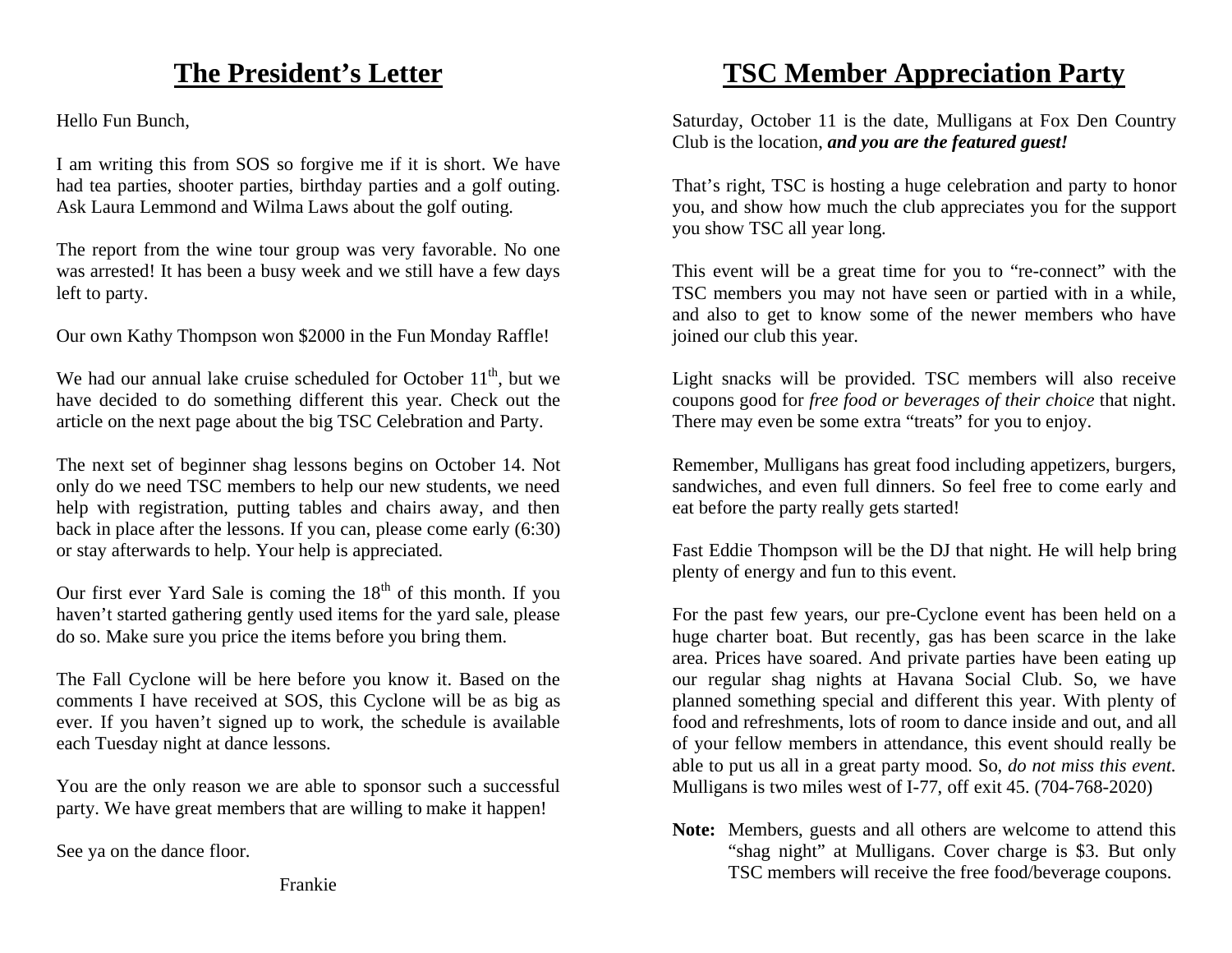#### **TSC Yard Sale Reminder**

By Celia Hunter

Saturday, October 18th will be our first ever Twister's Yard Sale at the Brewster's Ice Cream on Williamson Rd. (Exit 33, go West) in Mooresville. Plan to be there by 7:00am. You know the shoppers will be there. Have your good condition items priced before you arrive. Each person will be responsible for display methods (tables, racks, etc.) and should plan to work your "booth".

At the next meeting I will pass around a sign up sheet just so I have an idea how many will be participating and what you plan to use for display. Hopefully I can plan the area so we look our best.

Now is the time to clean out the closets, garage, kitchen, attic, storage building and any other location that may have a "treasure" for someone else.

You can do whatever you want with the proceeds. Anything you wish to give to our causes will go to benefit the needy children charities that we support each year.

**Editor's Note:** We can use some tables (or a trailer) for displaying items, and some racks for hanging clothes. We can also use the trailers (or trucks or SUV's) to take stuff away that does not sell. Unsold items *can* be immediately donated to Goodwill (one block away) or the Christian Mission. If you can bring with any of these items, please let Celia know. Also, if you have questions or just want to help that morning, contact Celia. Email her at celia.hunter@allentate.com or call her at 704-664-2639.

# **Member Information**

From Al Brandon

Diane's mother is terminally ill with Hodgkin's Lymphoma. Therefore we did not get to go to SOS. Please keep Diane in your prayers as we go through the final days. The best estimate seems to be maybe a couple months. Thank you.

# **Shag Club Meeting News**

Our next meeting will be on October  $7<sup>th</sup>$  at Fat Boys Restaurant (I-77, exit 36) in Mooresville. The business meeting begins at 8pm. Members are encouraged to come early and enjoy the buffet.

Kurt Jakusz, Brynda Moore, Janis Patterson, Mickey Pettus, Sondra Pettus, and Jim Thorpe have all submitted applications to join TSC. Each will need to be at our meeting to be voted in. We've also got a few who put in applications recently that still need to attend and be voted in. Come out and meet all of these folks and welcome them into "The Fun Bunch".

#### **New Member Impressions** By Debbie Hayes

I have belonged to several types of dance clubs; line dancing, country/western couples dancing, square dancing and belly dancing (this is not a co-ed group). But I have never been made to feel as welcome as Twister's Shag Club members have made me feel. It is very awkward to go into a new place and a room full of people for the first time. I can honestly say that since my first day in this club, everyone in TSC has been so helpful and has made me feel so comfortable. I also like the fact that everybody dances with everybody. The club seems like one big family.

The activities that the club has going on all the time are just awesome. I am a talker and I have enjoyed trying to recruit new members by telling them how much fun we have. I tell them about all of the activities the club has going on.

I am so looking forward to the Fall Cyclone. I am excited about working at the Cyclone and doing my part to help the success of this event. I am also looking forward to going to SOS next year and sharing in the fun at the beach. Everybody that went that I asked about it has had nothing but fun things to tell me.

Well, I guess you see that I like to talk and even write. So, I will stop for now. Many thanks from me to all the TSC members.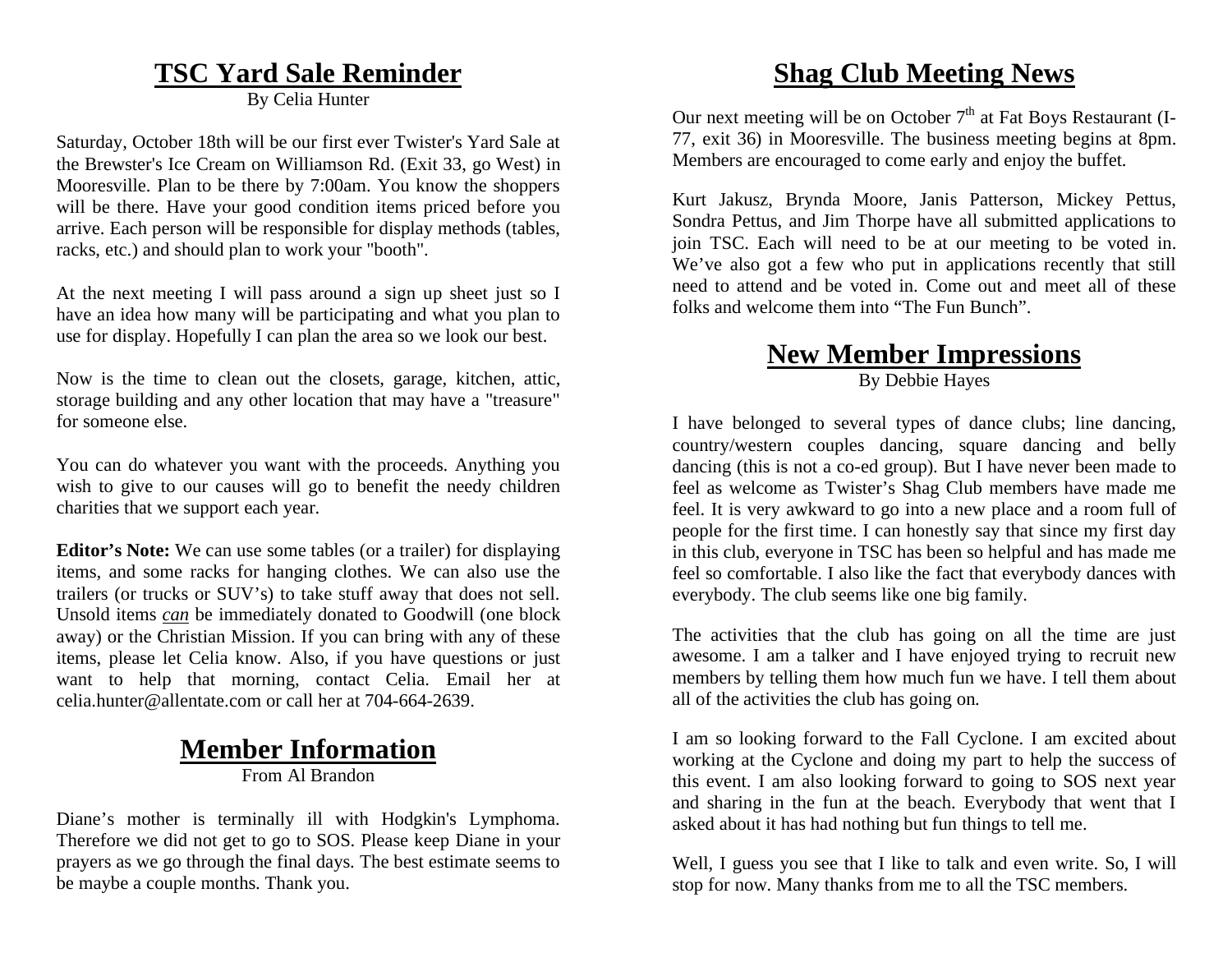## **Mulligans Offers Beach Nights**

Mulligans at Fox Den Country Club will offer three beach nights in October, each starting at 8pm. On the 11th, Fast Eddie Thompson will DJ. On Friday the  $17<sup>th</sup>$ , the DJ will be Wilkie Whaley. The Saturday October  $25<sup>th</sup>$  DJ will be announced, soon.

#### **Dance Lessons**

By Nancy Massengill

I hope that everyone had a good month of September and a fun time at SOS. For those of you who missed out, all I can say is, "you just have to be there".

Last month's lessons were for those who wanted to practice their skills or perhaps learn a new step. Clyde and Mary Blanton taught on September 9. Their steps were geared more to the partners who dance together and wanted more flash. We had 51 folks participate in that evening of instruction.

Jason and Holly Cagle came to teach on September 23 and September 30. They helped us with the pivot, perfecting technique and pivot variations. Sometimes it helps just to hear things one more time from someone else to make things finally click. I think that in doing this pivot this is especially true. We had 42 dancers on the 23th, and more the following week.

New dance lessons will start on October 14th with signups beginning at about 6:45 p.m. We have handed out a bunch of flyers in different places and have invited a lot of folks to join us. Remember if you signed up to help with dance lessons, we always need folks to come help move the furniture and to reset the room when we are finished with lessons… as well as actually helping to demonstrate in the lessons. It is always good to have Twister's members there to dance in the rows of students so that everyone can see someone who is doing the step.

Thanks to all those who help. It is your work that promotes the fun of Twister's and the shag. Here's to seeing you on Tuesday nights.

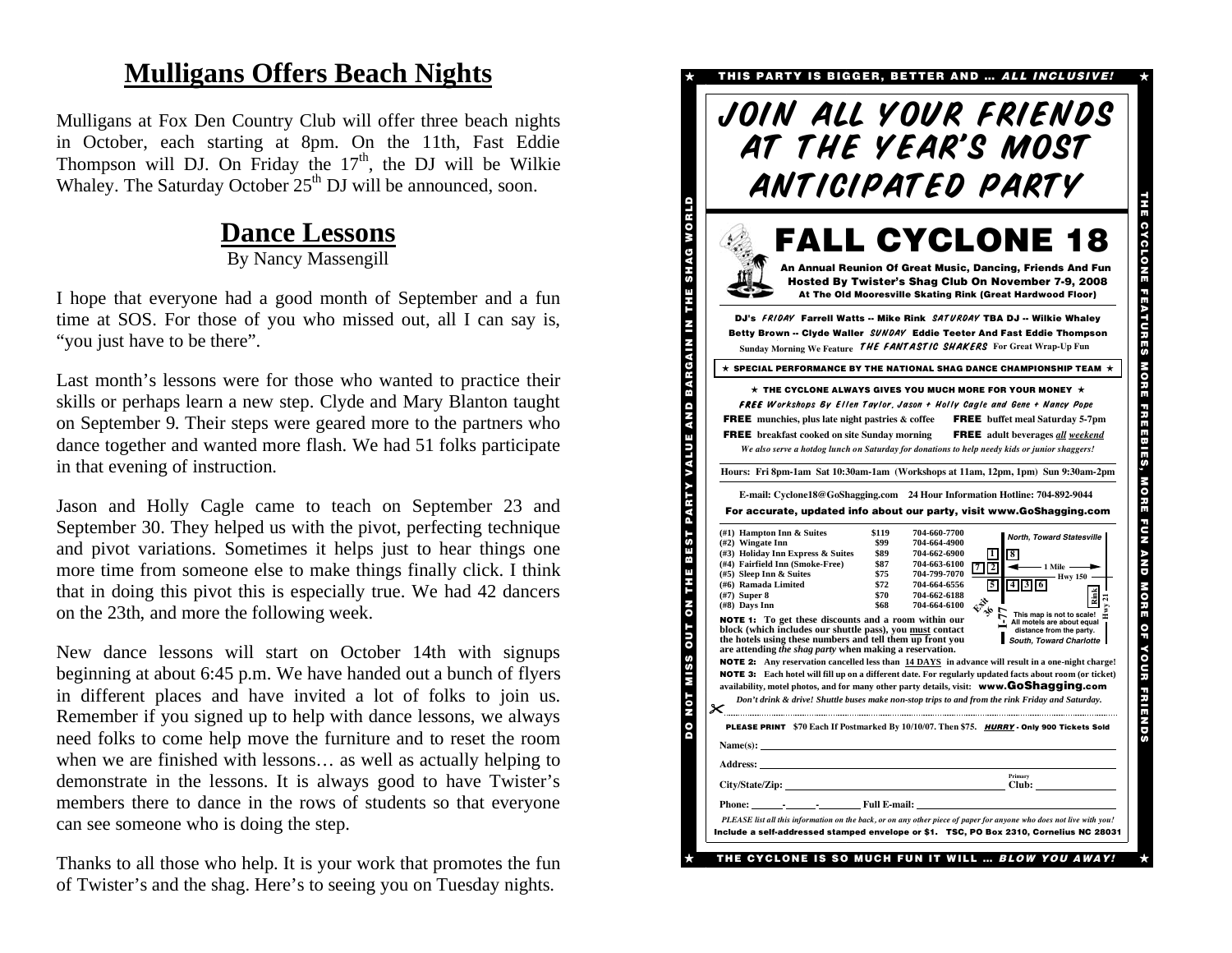## **To Our Fellow Clubs & Their Members**

By Khris Sloop

Teresa and I are busy processing the ticket orders for the 2008 Fall Cyclone. Have you gotten yours, yet? If not, you need to get your money in quickly. As we go to press (September  $28<sup>th</sup>$ ) we have sold over 600 of the 900 tickets that are available. Between Mike and I, we have been checking the mailbox every day and the number of registration forms coming in continues to grow larger.

We anticipated the ticket sales to really jump once SOS was over now, and we have not been disappointed. Don't wait until it is too late. Get that checkbook out and plan to join the fun!

# **More 2008 Fall Cyclone News**

Fall Cyclone tickets are selling fast. As we go to press, (September  $28<sup>th</sup>$ ) over 55 clubs are represented by ticket sales. (For details, visit the Cyclone page on www.goshagging.com.)

A lot of people are excited about the National Shag Dance Championship Team and the demo they will do at the Cyclone. This group is made up of ten competitive dancers, and all of them are great. Put them together on the floor at one time, and you've got a show that you don't want to miss. It will be exciting. You can find out more about the team and its members at this web address: http://www.shagnationals.com/25th\_anniversary\_dance\_team.htm

Please continue to pass out flyers, forward emails, and spread the word about the Cyclone whenever you can. We will be selling tickets until all 900 are gone. **(Tickets are still available unless our web site says that we are sold out!)**

The Fairfield is the only motel that was "sold out" as of this newsletter printing. But, that will also change at some point.

**Please remember, www.Goshagging.com is the only place to get accurate, up-to-date official information about our party. This includes information about available tickets and rooms.** 

# **The Fall Cyclone**

By David Kelly

As I look around the club I notice a lot of newer faces. So here is a little bit of what you can expect at your first Cyclone, at least from what I experienced my first Cyclone. It will be very busy time and you will spend a lot of time on your feet. You will get to meet some of the other members that you may not know as you work side by side with them. You will see all the Twister's members pulling together and willing to do whatever it takes to make the party a success. We will all have our assigned slots to work and you will notice that if someone needs a hand, someone is always ready to help. If you have a chance to help with the setup on Thursday or Friday, you will see the transformation that takes place as we get the building ready for the party.

And then it begins, the buses roll in and the doors open. The guests are ready to come in and party! You will smile and say hello and notice that everyone is so very glad to be at Fall Cyclone. Take the time to engage some of the guests and thank them for coming. Always remember that they are our guests for the weekend. We want to do all that we can to make them feel welcome and to make sure that they have a good time. They may tell you how much they enjoyed the other Cyclone parties.

You may wonder why everyone is so happy to be here until you take the time to walk around and take it all in. You will notice that everything is laid out to make the guests feel welcome and to try and show how much we appreciate them for coming and supporting the Fall Cyclone. You will also notice that folks will stop you and thank you for the great time they are having. When that happens, you will know what the Fall Cyclone is all about!

# **SOS Date Cards Are A Hit**

We have new business cards listing all the upcoming Mid-Winter, SOS, ACSC Workshop, and Fall Cyclone dates on them. They are handy to have, or to give out to your fellow shaggers. Grab a few!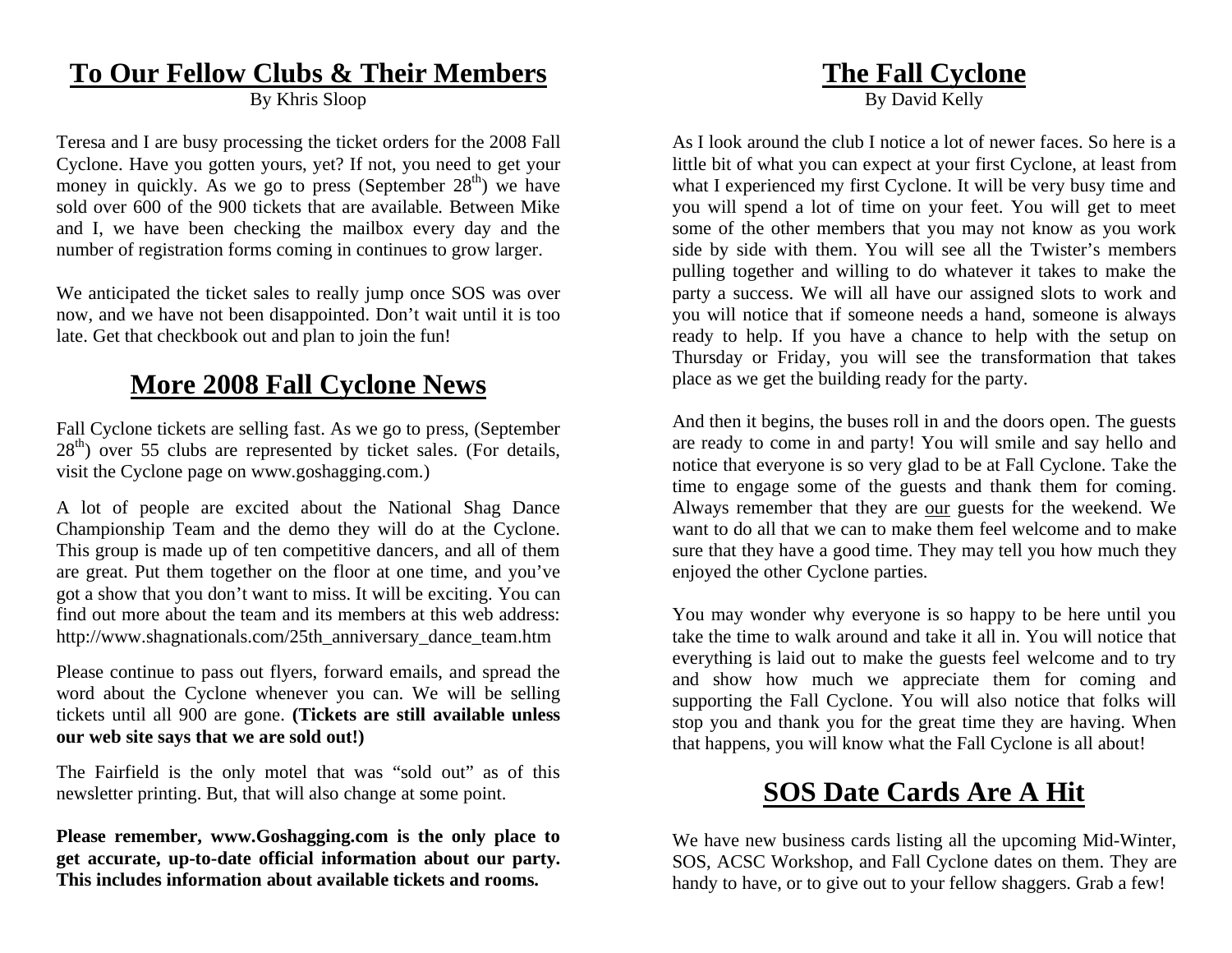# **Beach Memories Has Moved**

Becky has moved her store a few doors down to a bigger building. Check out the new location when you get back to the beach!

# **You Always Remember Your First Time**

By Dave & Krista Ozga

Your first S.O.S. (We will always remember our first S.O.S. You all made it so special for us. It's such a great feeling to walk in to any dance hall and see fellow Twisters.)

Your first Tea Party with TSC. (Everyone made us feel so welcomed at Fat Harold's)

The first time you felt the sand under your feet dancing at the OD Pavilion. (What a flash back in time)

The first time you danced with a Hall of Famer. (Ellen Taylor picked Dave to help her demonstrate a step during one of her workshops.)

The first time you danced at Ducks after years of standing on the sidelines watching.

Your first shooters with the group. (The Pirate's Cove was a blast. We haven't done shooters since college.)

Your first time shagging with someone other that your spouse. (Thanks to Sharon, Dave will always remember to look right when he does a pivot)

Being at your second Twister's Tea Party and having total strangers coming up to you raving about how wonderful the Fall Cyclone is, and how they can't wait until November. (We can't wait either. It will be another first for us!)

Leaving your first S.O.S. (It was very hard to leave. Thanks so much for the warm welcome. We are looking forward to years of shagging and building new friendships!)

# **Queenie's Medical Moment**

By Pam Siege

I am stretching it… but this is my "Queenie's Medical Moment" for this month! In case you didn't know, we have a whole new meaning for the term "group therapy"!

It all started when Pat and I didn't have anywhere to go while Geoff and Irby were playing golf on Thursday of SOS! That was in the fall of 2007. We took the guys to the golf course and just hung around talking to everyone for awhile, killing time!

When we saw Walter, we asked where Frances was. She was getting ready to visit the Silver Coast Winery near Sunset Beach! Well, that's all it took! We pleaded with her to take us along! She was happy for us to go!

So we headed out for a new adventure and to make more new memories! Little did we know we would have so much fun! We did a wine tasting and laughed with the guy doing the tasting and ended up tasting around 15 to 20 different wines. Then we got a glass of wine and sat outside in rocking chairs and discussed the world problems and what we thought of them! (I think that's what we talked about!)

After buying about three cases of wine, we headed off to shop! We hit every consignment shop between there and back to the golf course! What fun! We tried on hats, clothes, shoes, jewelry and anything else we could think of!

When we got back, the three of us made a pact to do this every SOS while the guys play golf!

We went back in the Spring SOS and took Margaret, Dianne, and Brenda with us! It was a repeat of the first time going only louder and with lots more laughter! And it included lunch! We also bought t-shirts with three wine glasses with "Group Therapy" on the front… all in sparkly letters! We wore them to the last tea party at the OD Beach Club!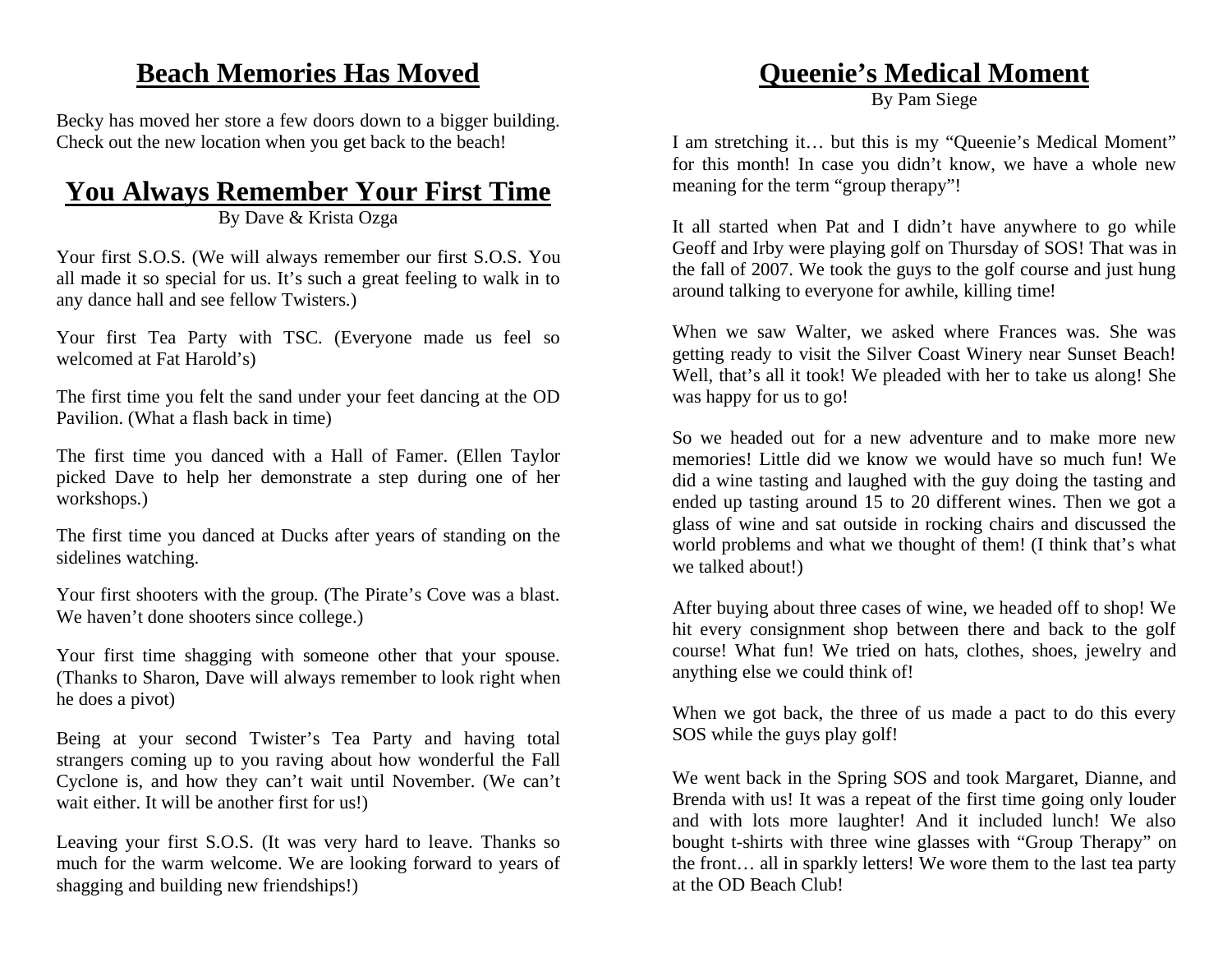This Fall SOS was even better! This time it was Frances, Pat, Brenda, Beverly and I! We did the usual tasting and then had a glass or two on the porch in the rocking chairs! We bought more shirts for Beverly and others that couldn't attend! Then we found a consignment shop and went in like a cyclone. (Get it?) We bought crowns for everyone… blue and purple! Then it was off to lunch. Silver Coast suggested a place called The Tea Room. It was to die for! Dress up with boas and hats and gloves if you wanted, with tea sandwiches, salads, scones, deserts and tea of course! We loved it! We had so much fun we didn't want it to end. So we went to another winery. La Belle Amie! Well believe me, more money was spent and more wine was consumed! Laughter was before, in the middle of, and what followed! What memories we made!

I love my Group Therapy Sisters and hope the ones that didn't go can go next time! Anyone is invited! Just bring a sense of humor, laughter, patience (mostly for Pat and myself). We tend to go out on the deep end of everything! Oh, yea, and bring money! Not a lot, but enough to have wine and lunch!

This is called stress release. Bless our hearts!

# **Fall SOS Sayings**

By Sandra Holmes

So, we've all survived another SOS and had a great time surviving it. How many of the following one-liners did you say or hear while you were at the beach?

- 1. When did you get here?
- 2. Where are you staying?
- 3. Down for the whole week?
- 4. My lip is numb!
- 5. Excuse me while I whip this out!
- 6. What kind of shooter is this?
- 7. Another one?
- 8. Rumplemintz?
- 9. It's 3:00am. Are you ready for breakfast?
- 10. I gotta go back to work so I can rest!

#### **A Nice Perk from Twisters Shag Club** By Iris Binder

Each Tuesday in September there was a nice group of folks gathering for free (Did you read that? Free!) lessons courtesy of your favorite club and mine; Twisters Shag Club. And we were having fun of course. After all, we're the fun bunch!

Clyde and Mary Blanton kicked off the lesson sessions with a short course blending style and execution of the lean.

The next two weeks, Jason and Holly Cagle gave us the opportunity to hone our skills with the pivot, and then to develop style and grace in the belly roll. Is that an oxymoron?

In a very organized and patient manner, the instructors broke down each of the components and rebuilt them for us. It was nice to see both the improvement and the appreciation for their tips.

# **Another New Member's View Of TSC**

By Sandi Shear

Hi Everyone. I just wanted to share with you what my feelings are about Twister's Shag Club. I have been a member of many clubs, dancing and for work. Everyone in TSC has welcomed all the newbies, like myself, with open arms. That is such a great experience. As someone who never knew what shag was, let alone how to dance it, this has been a wonderful difference.

The lessons I took showed me step by step how to do the basic steps. This allowed me to feel confident enough to go onto the dance floor. The "experienced dancers" have also demonstrated patience in showing me how to do steps when I make a mistake.

I am no expert. But I welcome the opportunity to dance with anyone who is willing to dance with a newbie!

Thanks everyone.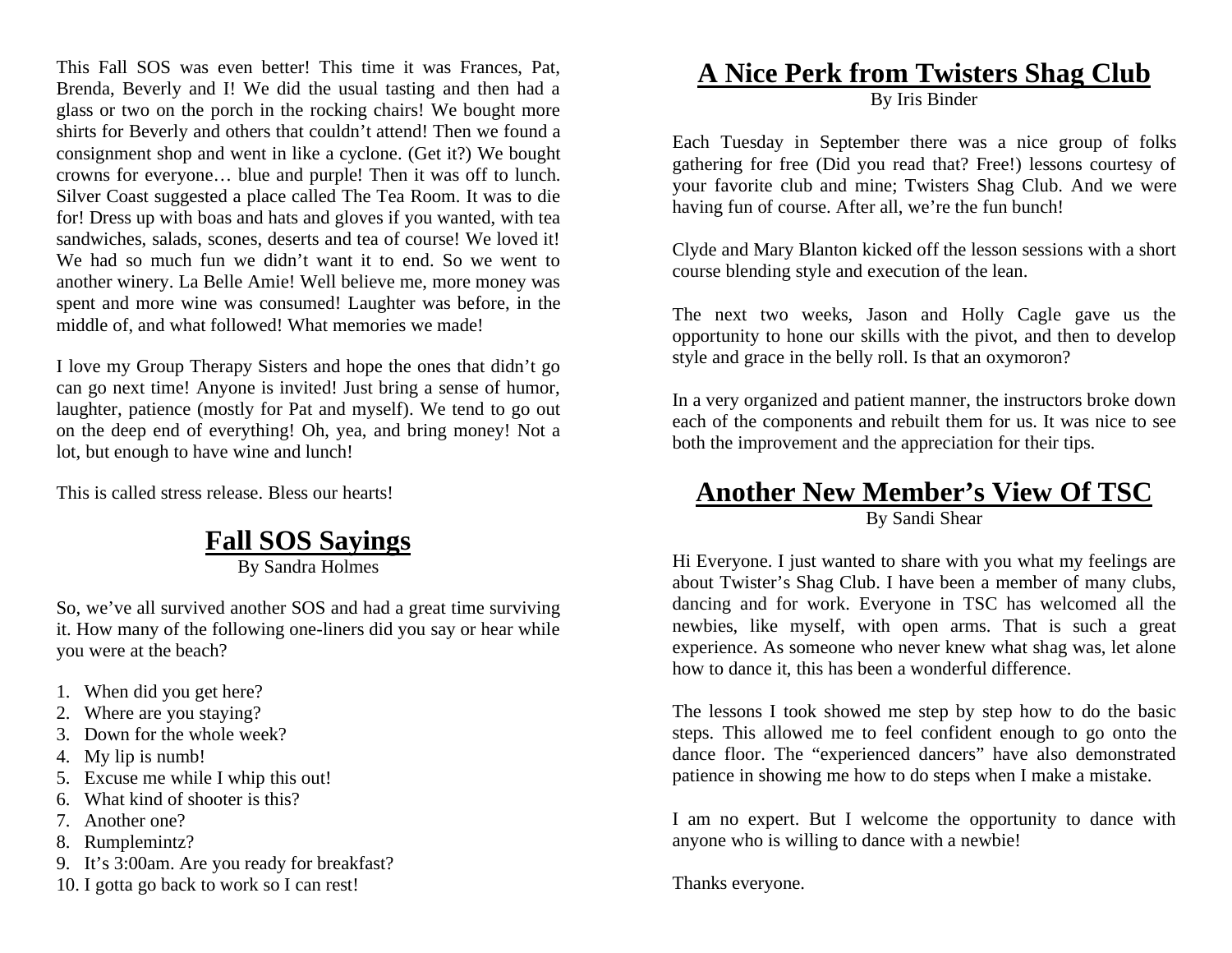# **SOS Card Sales**

Twister's Shag Club sold over 200 SOS Memberships for the 2008 year. This was an outstanding effort. "Thanks" go to all the TSC members who bought their memberships through our club, and to those who got them for family members or friends. Despite our relatively small membership total, our sales numbers were at, or very near the top among all shag clubs in the ACSC!

2009 SOS Membership cards are now on sale. They will be required to get into the 2009 Mid-Winter, Spring SOS, and Fall SOS events. And many of the discounts available from businesses at the beach are good all year round. You get a discount on SOS Membership as a TSC Member. See our Treasurer to buy yours.

#### **More New Member Impressions**

By Dave and Krista Ozga

Krista and I, being new members of barely a week, well… we were very impressed with our first SOS. Everyone was so pleasant and friendly. We were most impressed with the fact that the club consumed 130 pitchers of Long Island Iced Tea at the OD Beach Club on Saturday night, I think the barkeep was impressed as well.

Several times during the week fellow SOS'ers would notice we were from Twister's Shag Club and comment on the Fall Cyclone and how they couldn't wait until November to attend. They would regale us with stories from previous Cyclones.

We can't wait until November 7-9 this year!

# **The Deadline For The Next Issue Is…**

October 22nd. Please try to get something in for our next issue. Your thoughts, impressions, or memories about SOS, our lessons, or some TSC event would be great appreciated. Everyone wants to hear from you next month. Don't disappoint them! Start writing now. A few lines, or a few paragraphs or more will be great!

# **What's Happening In The Shag World**

#### **GoShagging.com Has More Items And Details!**

*Note: Party flyers & club mail can be viewed at monthly meetings.* 

Oct 4: Meet The Area Shag Clubs Party hosted by Greater Triad Shag Club. \$5. 336-288-3651 or pwaye7@msn.com.

**Oct 7: TSC Meeting. Social starts at 7pm, Meeting at 8pm.** 

#### **Oct 11: TSC Celebration And Party At Fox Den Country Club**

Oct 11: Monroe Shag Club Halloween Dance. \$5. DJ Butch Mattox. 704-764-8808 or webmaster@monroeshagclub.com.

Oct 11: 18th Annual Chicken Pickin' hosted by Gaston Shaggers. \$15. DJs Eddie Anderson and Eddie Teeter. B.B.Q. pork and chicken with all the trimmings. 704-829-1020 for more info.

Oct 11: Monthly hosted by Lexington Shaggers. \$7. DJ Ed Timberlake. 336-357-0011 or lexingtonshaggers@yahoo.com.

Oct 17-18: Fall Bash 2008 in Johnson City, TN. Hosted by Mountain Empire Shag Society. \$40. DJs Larry Calhoun & Ed Timerlake. 423-753-5909 or don.hughes@emerson.com

Oct 17-19: Charleston Shag Club Geechee Blast hosted. \$60. DJs Billy Waldrep, Fessa John Hook, Betty Brown, Walter Upchurch. 843-971-6730 or geecheeblast@charlestonshagclub.com.

#### **Oct 18: TSC Yard Sale. Come buy or sell, or just have fun!**

Oct 18: Lancaster Shag Club Halloween Costume Party. \$5. DJ Danny Kimrey. double 517@yahoo.com or 803-286-5694.

Oct 18: Charlotte Shag Club Flashback. \$30. DJs Norman Mills and Mike Brantley. 704-510-1743 or www.charlotteshagclub.com.

Oct 18: Sandy Beach's Ghouls & Gobblins Party. \$7. DJ Wilkie Whaley. rsmorley55@hotmail.com or sandybeachshagclub.com.

Oct 18: Monthly Party hosted by the Rock Hill Shag Club. \$5. DJ Fast Eddie Thompson. shagdeb@comporium.net or 803-366-2901.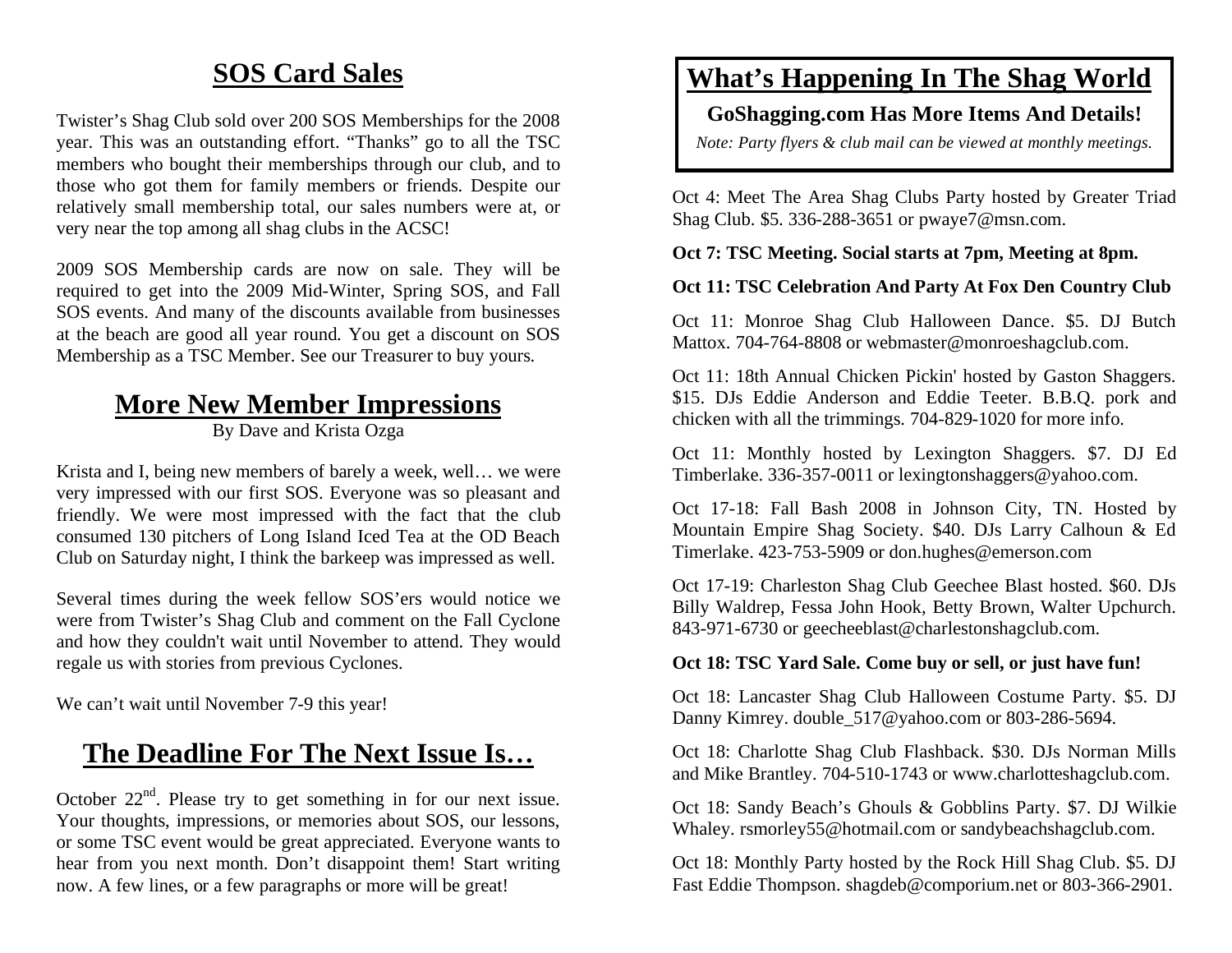Oct 25: Shag-O-Ween party hosted by Eastern NC, Sugarfoot, and Johnston County Shag Clubs. \$10. DJ Fred Rouse. 919-751-0011.

Nov 1: Benefit hosted by Lexington Shaggers. \$10-\$12. Features The Poor Souls. 336-357-0011 or lexingtonshaggers@yahoo.com.

**Nov 7-9: The Fall Cyclone. Don't miss the year's biggest and best party. This year it includes a special performance by the National Shag Dance Championship Team. A flyer is in this issue. Many more details are posted on www.goshagging.com. Get your tickets before they are gone. This party sells out.** 

Nov 11: Fall Dance hosted by the Monroe Shag Club. \$5. DJ Gene Sistare. 704-764-8808 or webmaster@monroeshagclub.com.

Nov 15: Monthly party Hosted by Brushy Mountain Shag Club. \$6. DJ: Mac Mast. 336-838-4144 or hauser013@aol.com.

Nov 15: Lancaster Shag Club Party. \$5. DJ Roger Holcomb. 803- 286-5694 or lancastershagclub.com or double\_517@yahoo.com.

Nov 15: Thanksgiving Party hosted by Sandy Beach Shag Club. \$7. DJ Johnny B. 828-438-8906 or rsmorley55@hotmail.com.

November 21-22: 27th Annual Columbia Invitational hosted by Columbia Shag Club. \$50. DJs Butch Metcalf, Butch Davidson, Billy Waldrep, John Smith and Ed Timberlake. 803-755-0569 or mariegammy@yahoo.com or www.columbiashagclub.net.

Nov 22: Amateur Shag Contest hosted by Sanford Area Society of Shaggers 919-775-6364 or sandy.forsythe@marelliusa.com.

Dec 13: Monroe Shag Club Christmas Party. \$5. DJ Fast Eddie Thompson. 704-764-8808 or webmaster@monroeshagclub.com.

Dec 13: Monthly party hosted by Lexington Shaggers. \$7. DJ John Hook. 336-357-0011 or lexingtonshaggers@yahoo.com.

Dec 20: Christmas Dinner Party hosted by the Lancaster Shag Club. DJ Gene Sistare. double\_517@yahoo.com or 803-286-5694.

**Dec 31: TSC's New Year's Eve Party. Details to be announced.** 

## **This Month's Birthdays**

| Dennis Pethel          | 10/03 | <b>B.J. Tarle</b> | 10/13 |
|------------------------|-------|-------------------|-------|
| Dave Ozga              | 10/04 | Carole White      | 10/16 |
| Clay Smith             | 10/04 | May Johnson       | 10/18 |
| Robert Wagner          | 10/04 | Kathy Kerr        | 10/25 |
| <b>Claude McKinney</b> | 10/07 | Rhonda Alexander  | 10/27 |
| Jo Murphy              | 10/09 | Ava Hurd          | 10/28 |
| <b>Sharon Carter</b>   | 10/10 | Mike Barron       | 10/30 |

#### **Next Month's Birthdays**

| Tommy Laws          | 11/03 |  | Kay Howard     | 11/18 |
|---------------------|-------|--|----------------|-------|
| Libby Teeter        | 11/05 |  | Paul Scaglione | 11/18 |
| Frank Melchor       | 11/07 |  | Nancy Brody    | 11/19 |
| Brenda Lawing       | 11/09 |  | Greg Long      | 11/26 |
| Nancy Yancey        | 11/12 |  | Sandi Shear    | 11/26 |
| Lyn Smith           | 11/13 |  | Jim Hutson     | 11/29 |
| Rodney Broyhill     | 11/16 |  | Krista Ozga    | 11/29 |
| <b>Walter Smith</b> | 11/17 |  |                |       |

#### **Happy Birthday Rhonda**

**Love, Frank** 

**Happy Birthday Clay** 

**Love, Lyn** 

#### **Happy Birthday Claude!**

**It will soon be two years since I was introduced to you at the Fall Cyclone. I met my best friend that weekend and the beginning of a wonderful and loving relationship. I actually prayed for you to come into my life and my prayers were answered. Thanks to God for you, and thanks to you for sharing your life with me. I like the man you are and I love you will all my heart. Love, Gwen**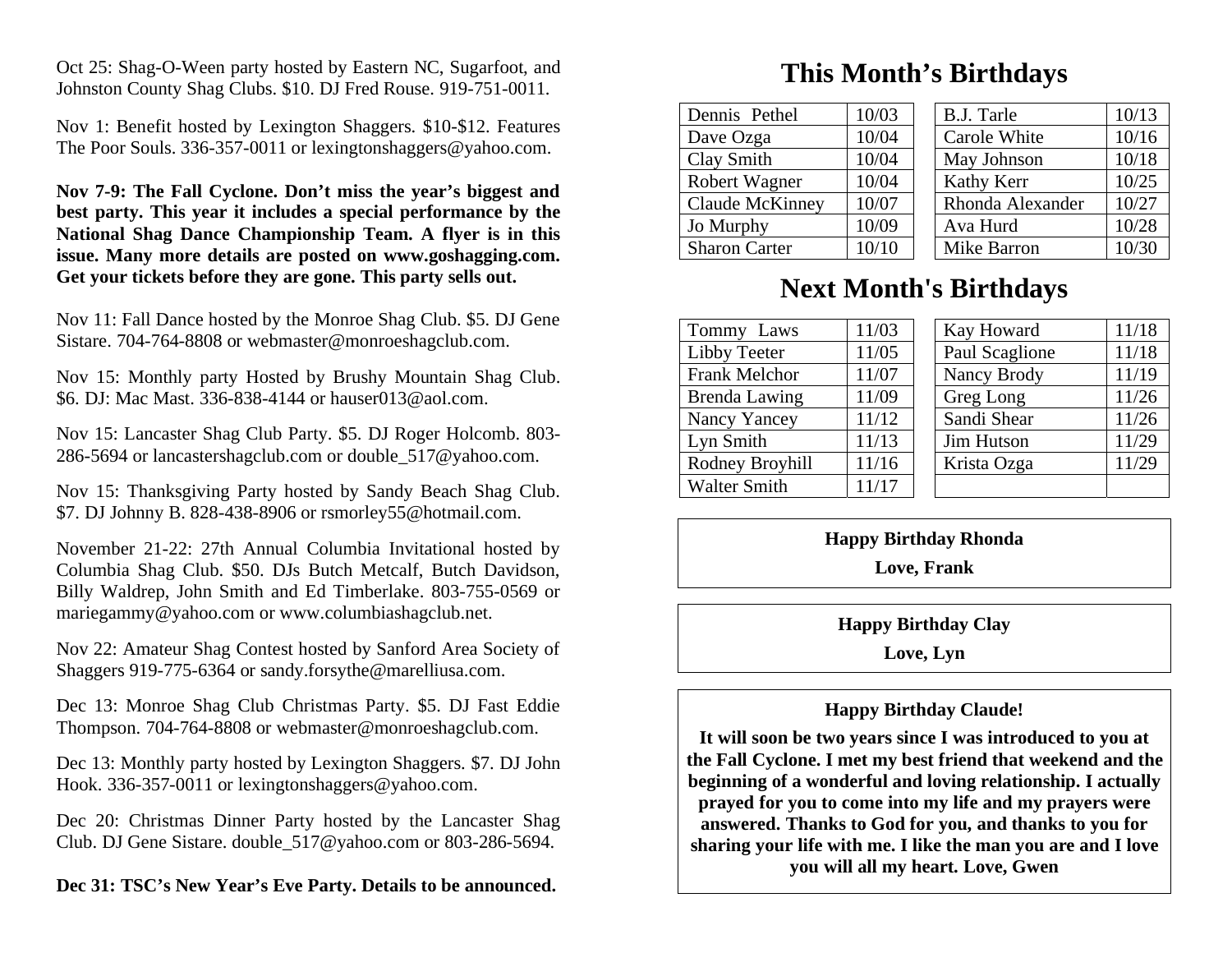#### **A Personal Note To TSC Members**

From Teresa Sloop

Having been a member of Twister's Shag Club for almost a year, I already knew there were some great people in this group. But having just gone through some surgery, I found they are even better than I originally thought. Everyone in the club has been so kind and caring, sending cards, calling to ask how I feel and being so very wonderful every time I see anyone.

I have a wonderful family that cares for me and would do anything I need. But they all live in Ohio. I have discovered, though, that I have a wonderful "shag" family here. Between the two, I am most blessed.

Thank you all for your cards, calls and kind words. They mean more to me than you can ever know.

## **Tips From the Dance Floor**

By Frankie Johnson

As we get ready to start a new set of beginners down the shag path, let's remember that at one time we were all taking those first steps. If we give them a good basic foundation, they will find confidence faster and be more comfortable on the dance floor. If you see a student is struggling with keeping the beat, dance beside of them and count the steps. Many times they do not understand that "and" is a step. Once they begin dancing to music they sometimes have the tendency to forget the rock step.

Speaking of the rock step, if a couple is fully extending their arms they may be taking a large rock step. Help them to take a smaller step on the five,six. This may not seem important but it can cause problems with turns and pivots. It is harder to execute a turn or a pivot properly if you are too far away from your partner. Pivots can be intimidating. So anything we can do to prepare a student is helpful. One more thing about extending the arms, you take up too much dance floor. At events like SOS, space is at a premium.

# **The SOS Kickoff Party**

By BJ Tarles

The CHOA group wants to thank all members of Twister's, and especially the Social Committee, for the fantastic, fun time we had at both the spring and fall SOS Kickoff Parties. The postings on the club's bulletin board have encouraged new people to take a look at shag. We had about 35 at the spring event when we offered a little course in counting to six before the party. We did not do this for the fall event and had less come out. But boy did we have a lucky night! Our group won the 50-50 pot! Sorry about my acceptance speech. But, as usual, that second glass of wine from the bar played havoc with my verbal skills. But, what we didn't give back to the club's charties that night, we donated to the Humane Society later the same night over at the Double Door. (I am too old for these late nights.)

I have now been crowned the CHOA "Queen of Shag" which just shows you how little these outdoor people know. By the way, even though I don't see you all much, I have shagging in my heart and never stop promoting the dance when I get a chance. You have all been very good to, and for me.

# **SOS Was Fun For New Visitors**

By Janice Musgrove

Fall Migration was new and different for us this year. We had the joy of introducing ten friends to SOS. We miss all the Twisters parties and wanted to have an occasional chance to dance. We've been inviting friends to learn to shag since we've moved back to Perry, FL. Several couples have worked to learn the shag with us over the last several years.

This fall we got four couples to come up for a long weekend to experience all the fun we have at SOS. We were visiting some friends in PA just before coming to the beach, and those folks decided to join us, too. So we had the joy of showing five couples how much fun you can have in just a few days.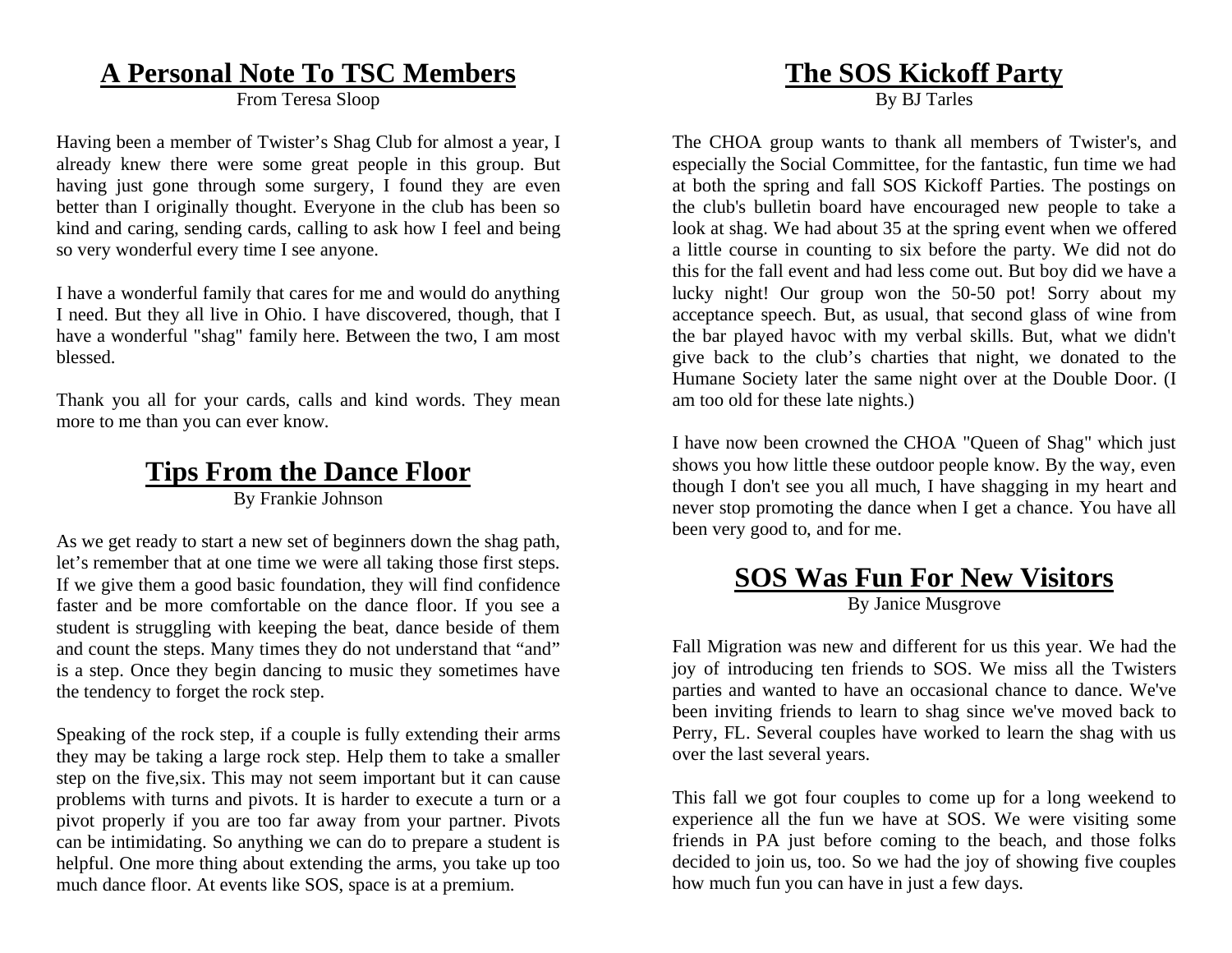They actually listened when we told them that no one would watch them dance. So they tried to dance at every club.

We endured the heat to enjoy part of Fun Sunday and Fun Monday. Several couples came to the Twister's Tea Party at Fat Harold's and enjoyed meeting some of our members, too.

All of our friends had a great time and will be back in the future to enjoy SOS again.

**Anyone TSC Member who has not signed up to help with the Fall Cyclone should contact Sharon Abernethy at rcaska@twave.net or 828-428-9625** 

#### **Napa Salad Recipe**

From Dean Melton

1 head Napa Cabbage, shredded

5 green onions, sliced

1 package Ramen Noodles, crushed (do not use flavoring packet)  $\frac{1}{2}$  stick butter

Dressing:

- $\frac{1}{2}$  cup sugar  $\frac{1}{4}$  cup white wine vinegar
- $\frac{3}{4}$  cup olive oil
- 2 tablespoons soy sauce

Crush Ramen noodles. Melt butter in skillet over medium hear, add crushed noodles and cook until golden brown. Whisk together all dressing ingredients in a small bowl. Place cabbage in bowl, toss with browned noodles. Pour sauce over cabbage noodle mixture, toss. Garnish with green onions.

Do not mix the dressing with the cabbage until ready to serve!

# **Recent Fun With Friends**

By Brenda Hatley

Arnold and I went to the mountains with some of our TSC friends (Al and Diane Brandon, Geoff and Pam Siege, Irby and Pat Bouknight) on Labor Day weekend.

We went to a couple wineries, built a fire in the outdoor firepit a couple of nights and enjoyed our wine and looking at the stars. We ate at Shatley Springs, sat on the porch and sipped our wine, went canoeing and ate again. (No one went hungry or thirsty!)

We had a few mishaps during the weekend. Someone got dumped out of their canoe, a few of us got stuck on rocks, one didn't feel well, and someone's chewing gum got washed and dried and stuck on the clothes dryer. But we all had a great time and hope to go again this winter.

The next outing was to the pre-SOS party. We enjoyed seeing so many of our Twister's Shag Club friends that we haven't seen in a while. (Arnold and I have been out of town a lot this summer.) Dean and Jimmy did a great job with the food. Sharon and Malcolm also worked hard that night on the Cyclone sign-ups for everyone. We danced, ate, laughed and enjoyed the fellowship. Next we are heading to SOS!

**Editor's note:** We're waiting on your follow-up article!

#### **The "I Am Not Leaving SOS" Party** By Teresa Sloop

Of all the things we attended while at SOS, I really enjoyed Bob Rea's party on the last Sunday night of SOS. Bob is a really interesting gentleman, and he made us feel right at home as soon as we arrived. The atmosphere was very relaxed and I think all of us were wishing our time at the beach did not have to come to an end. The official Twister's toast was tossed back several times, and a good time was had by all. This is not an official club function, but we had a wonderful time and will be looking forward to sharing it with Bob and Cindy again in the future.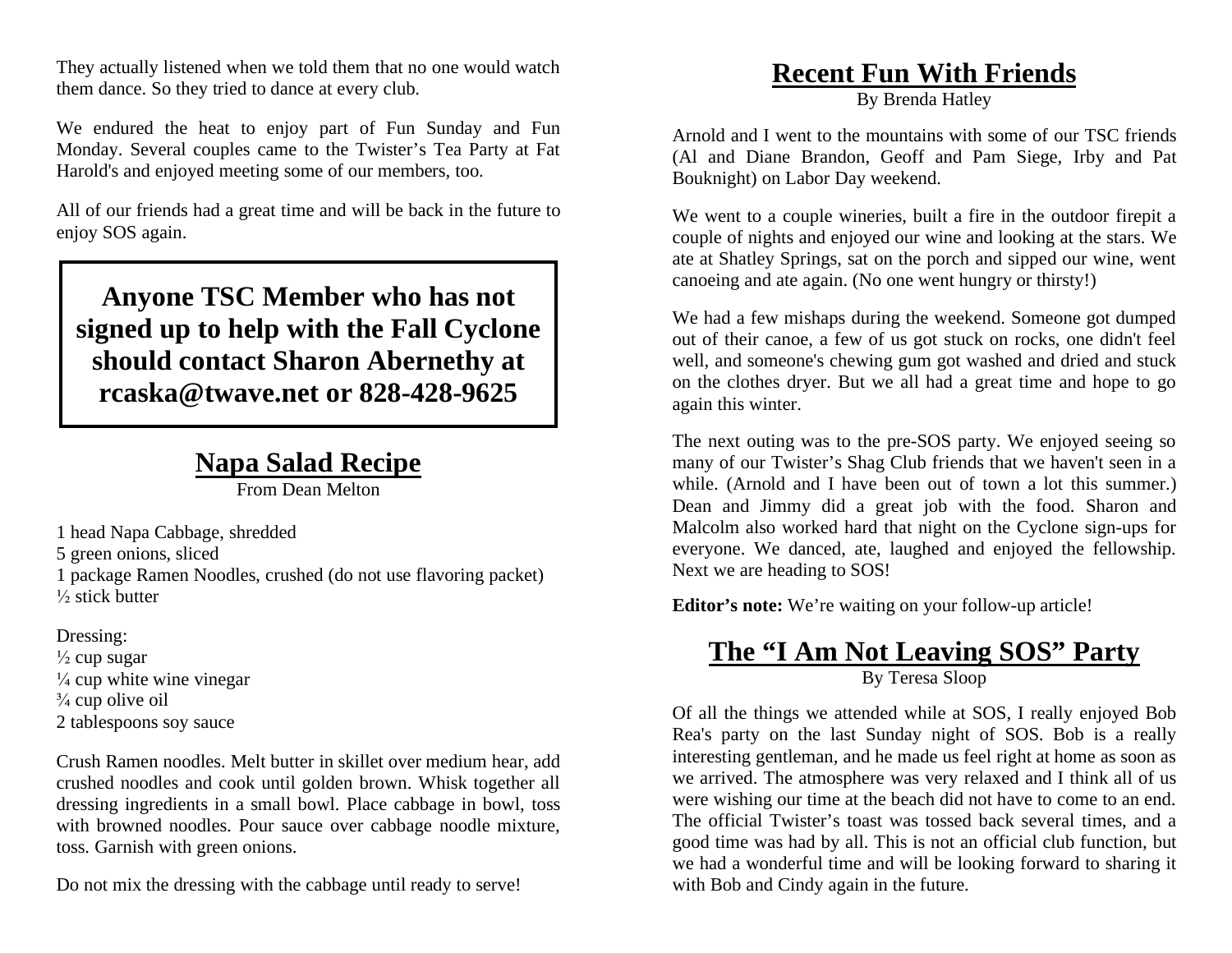### **SOS Reflections**

By Roger and Laura Lemmond

Another wonderful SOS has come and gone! With the exception of a Spring SOS many years ago, we have been able to make it to all or a portion of each SOS since the fall of 1992…that's 30+ SOSs!

We asked ourselves: "How has SOS changed over the years?" Answer: "Very little!" SOS remains first and foremost an accumulation of people who:

- Have a LOVE for the dance,
- Are delighted to make new friends each year and relieved to see that old friends have been able to return.
- Typically love hamburgers, fried bologna sandwiches, and french fries (regardless of where they are served  $\odot$  ),
- Have reconciled themselves to the fact that it is "okay" to have breakfast after midnight before going to bed (preferably served up by Dottie!), and
- Have at one point in time come home with the infamous "SOS Crud".

So what has changed since our early SOSs? Besides the fact that gas was around \$1.10 per gallon in 1992 (now increased by around 250%), the FUN has also increased by the same percentage. Back in the "old days" (yes, we had color TV and cell phones back then), there's now Fun Monday, Fun Sunday, more Tea Parties, more Shooter Parties, Golf Outings, Winery Excursions! The list goes on and on!

Thanks to all of you who shared this SOS with us….our friends and family! As our good friend Charlie Buckley would say…."Tminus 6 months and counting till the next one! See you there!"

**There should be a lot of great memories from upcoming TSC events. Please write up something about yours for next month. All your friends want to hear from you.** 

## **New Member Profiles**

By Tommy & Wilma Laws

#### **Charlene Binaculli**

Charlene lives in Concord and has two children. Her hobbies include dancing, gardening, biking and reading. She has always loved to dance, and met a lady who told her the shag was "a must, a Southern tradition and a lot of fun!" She later saw an article last fall in the Charlotte Observer and this peeked her curiosity, but the lessons didn't work with her "very busy" schedule at that time. When the spring notice was printed she decided that she would rearrange a few things and have "Me" time! Whow, is she glad she did. Everyone involved in the lessons was welcoming and helpful!

Charlene sends a big thank you to TSC for guiding her through the shag steps. She is looking forward to going to the Fall Cyclone and joining in on other "Fun Bunch" activities. She enjoys being involved with a group that loves to dance and definitely has a sense of humor.

#### **Eileen Nilsen**

Eileen lives in the Mooresville area and enjoys walking, reading, cycling and gardening. She became interested in the shag dance when a girlfriend of hers living in Florida was involved in shagging and the west coast swing. Later she saw Twister's Shag Club listed on the internet and decided to give our lessons a try. She joined TSC because of the friendliness of the club members, her love for dancing, and the patience given to her by the instructors. She appreciated them not "giving up on her yet" in her pursuit of learning more steps! The Beginner. II class has been so much fun for her that she thinks the  $3<sup>rd</sup>$  time will be the charm!

#### **Dave and Krista Ozga**

Dave and Krista reside in the Cornelius area. Their hobbies include shagging, scuba diving, riding motorcycles, hunting, and flying. Krista's parents had been trying to get them interested in shagging for years. Now that their children are in college (a son and daughter) they finally found time to take some lessons.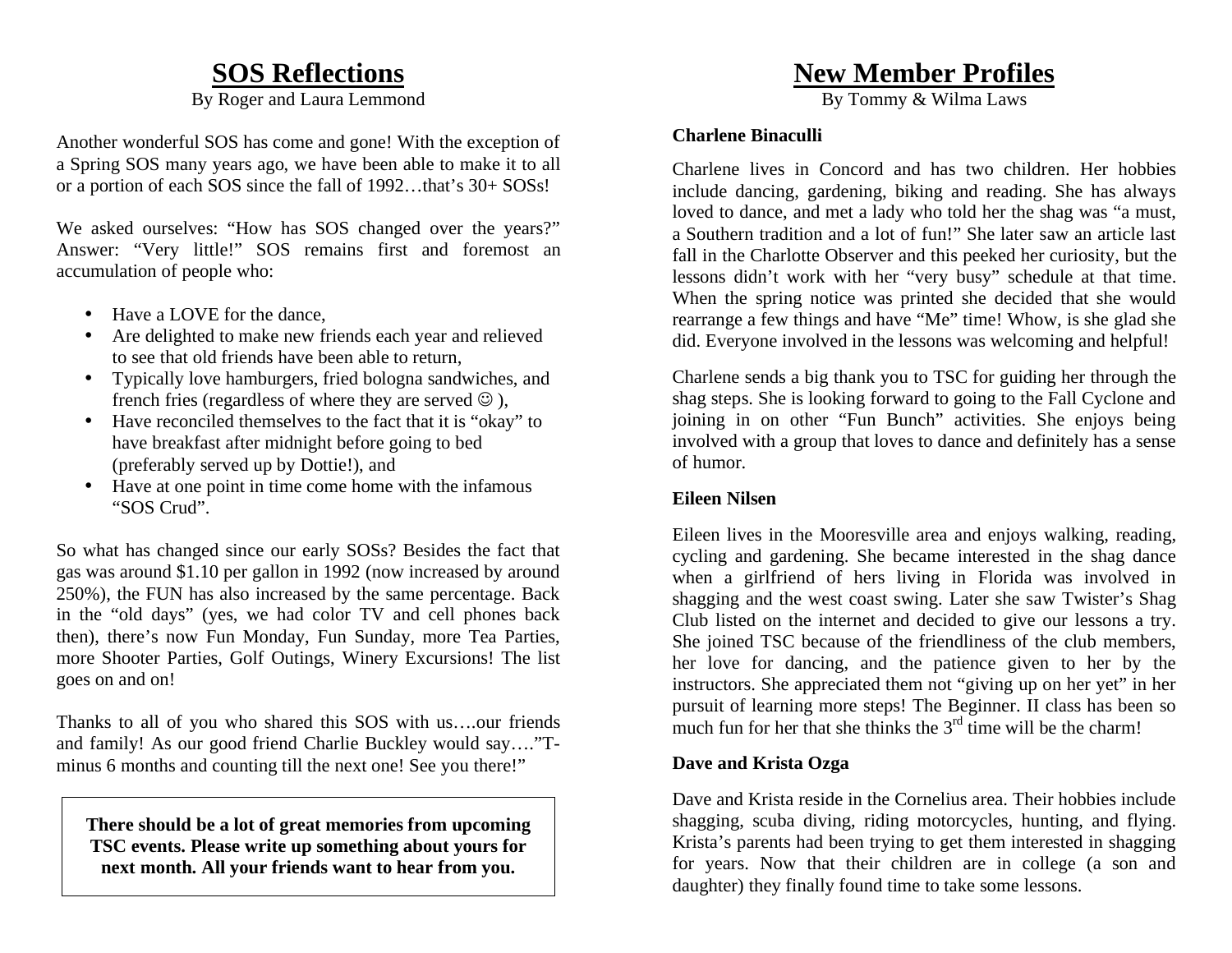When Twister's was meeting in Cornelius they took their first lessons there. They found the "Fun Bunch" to be an enjoyable group to be involved with and they just could not resist becoming a part of the club!

# **The Open-Air Pavilion**

By Jennifer Finney

John and I decided to go down on the second Wednesday of SOS instead of just going for a weekend. I'm so glad we did! We were able to enjoy the Beer, Wine and Shooter party at Ducks Too, which was a blast (especially the bend me over, and piece of \_ss shooters)! We did a couple of workshops throughout our stay, laid at the pool some, walked on the beach, and went mostly to Duck's at night for dancing and socializing.

On Friday we went to Pirate's Cove to hear the DJ's battle it out with their vinyl records. My mom, aunt and her husband came down Friday to join us. Jason and Holly Cagle mentioned while we were there to be sure and check out the open-air pavilion across the street. We took their advice and headed that way. When we walked up there were tons of people standing outside the building. We were hoping that wasn't a line to get in or something!

We turned the corner and noticed all the people cutting a rug on the dance floor. It was a covered area with no windows or doors… just a big dance floor with a couple bars! You could feel the breeze from the ocean and look out fifty feet to see the waves and the sand. We saw our old friend Bobby Smith from the Poor Souls and talked to several Twister's members. I think this was the first time John really enjoyed dancing with several different women instead of just me. I was thrilled. He looked so tan and handsome and the women were lined up. My mom and aunt really enjoyed dancing with him too.

With so many fun and exciting things to choose from at SOS, it's extremely hard to pick only one fun event that stands out the most. But for me, this was the real deal!

# **My First Time at SOS**

By Lyn Smith

After hearing so many good things about the Spring SOS from so many Twister's Shag Club members, Clay and I decided to participate in the Fall SOS. We had a blast and everyone was so friendly. We hung out our first night with Chuck and Sandra as they showed us the rounds, I am not sure if we could hang with them on a regular basis as they really know how to party.

We enjoyed the Twister's parties, free bands and being able to walk from club to club and get in each one with a "flash" of the SOS card. It makes you feel like a VIP. We also now have a deeper appreciation for "shag" music. After hearing several songs that we enjoyed at the various clubs, we came home to see if we could find them on iTunes and Amazon. Surprisingly, we were able to find most of them. Now we just need to practice what we have learned to these songs.

Thanks to everyone for making our first SOS very special.

# **Walk For The Cure**

By Kathy Thompson And Roger Trexler

 "Hello" to all my friends. We are fortunate to have two people in our shag club that are very strong and remarkable individuals. Sharon Carter has been battling breast cancer for over a year now. She has 31 radiation treatments left. Bill Randall has been through major surgery and is now free of cancer. For all of those who do not know Sharon and Bill they are both great people and are inspirations to all of us. Please keep them in your prayers.

Roger and I are going to walk in the Non-Competitive 5K Run/Walk in the Race for the Cure event on October 4 in honor of Sharon and Bill. We will also be walking in memory of friends, family and loved ones in our lives. We ask that you walk with us or pledge your support. If you are interested in walking (or would like to make a donation) please give me a call at 704-651-7122. We can arrange for everyone to meet and walk as a group.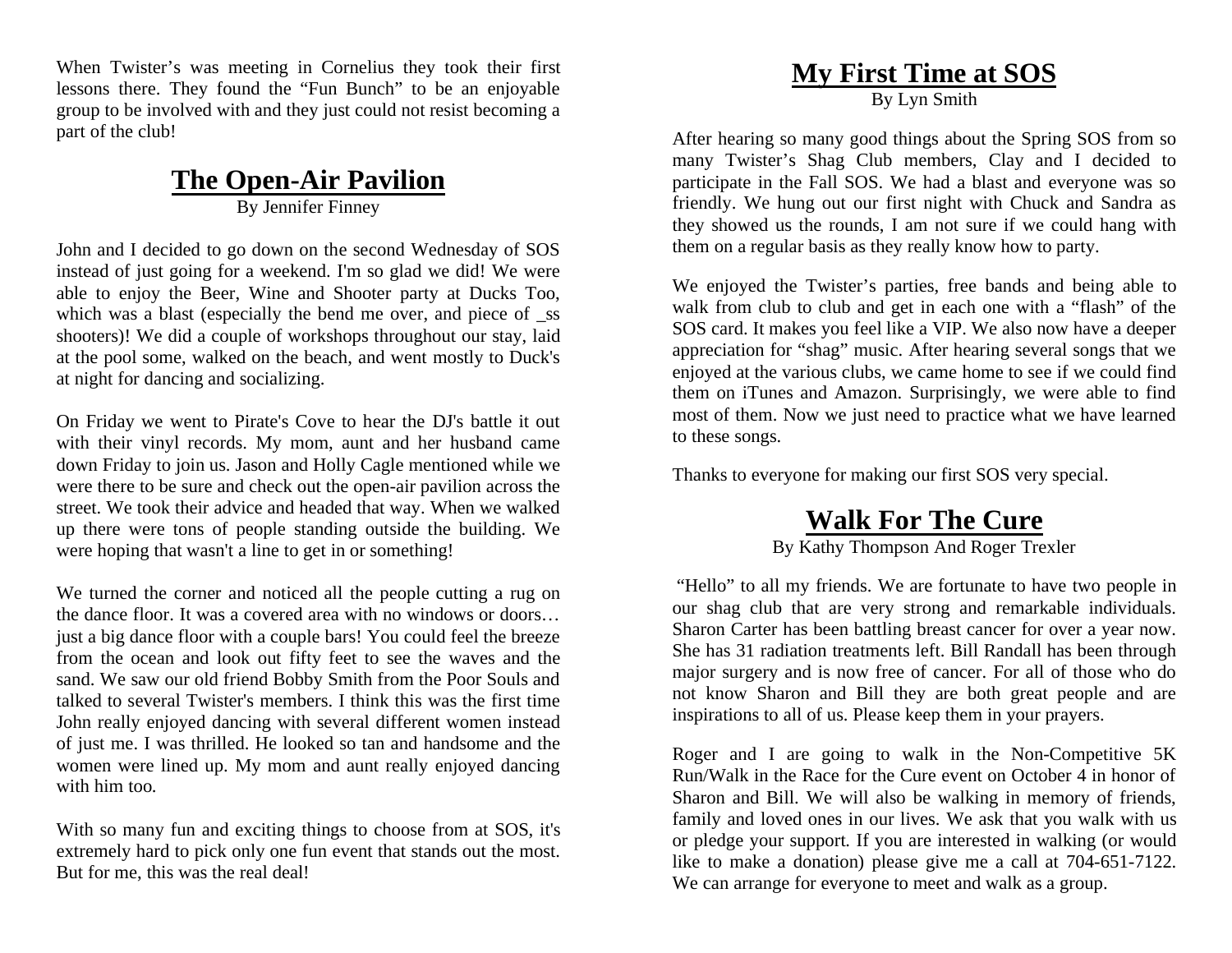#### **Impressions From The Shag Rookies**

By Teresa Sloop

This was our first Fall Migration. I must say, in spite of everything, it was lots of fun. We arrived on Wednesday not caring about the gas shortage and the doom and gloom forecast for upcoming days. We went to the Beer, Wine and Shooter party at Ducks Too and this time we were able to enjoy a dance or two without being run over. (Our first experience at Mid Winter wasn't so positive). We enjoyed socializing more than anything, catching up with those we had not seen for some time, and watching everyone enjoy the music and dance.

I understand the golf outing was a lot of fun. Unfortunately I was laid up in the hotel room, so I will have to take your word for that. The OD Beach Club was a familiar environment that we enjoyed each evening. We like the atmosphere and the fact that the dance floor is generally accessible. We did wander into Ducks a couple times but we do enjoy the Beach Club best right now.

Seeing Charlie and Jackie dance was the highlight of our SOS adventure. To say they were awesome would be like saying the sun is a small light. I was totally engrossed and would have been happy to watch them all night. There are many people we would like to emulate in our short shagging experience and they would be at the top of that list.

Due to my recent surgery, we did not attend any workshops. But the night life was as always very entertaining. I am already looking forward to The Fall Cyclone and then Mid-Winter.

As of November, I guess we won't be truly considered rookies, at least not after the Cyclone. But I am sure we will continue to see things through our rookie eyes.

# **"Thanks" Goes To Everyone Who Helped Make Our Events At SOS A Success!**

## **Chestnut Hill Restaurant**

By Peggy Cavin

Chestnut Hill is located at 9922 Highway 17 North. They have seafood, beef, pasta, and veal on their menu to choose from. You can also start your meal off with one of their many wonderful appetizers. Chestnut chips are a thin, deep fried potato chip and the best I've ever eaten anywhere. Ask Bob Rea. He went home with about five pounds of them to eat later. He ordered them as an appetizer, and ordered more of them with his meal.

The seafood platter is one of my favorites, with a generous portion of oysters, shrimp, flounder, scallops and crab, broiled or fried. The shrimp Creole is also outstanding. There is nothing on this menu that would disappoint you.

All entries are served with vegetables, and potatoes, a fresh garden salad and a variety of fresh, hot diner rolls, cheese biscuits, and blueberry and strawberry muffins. I've never made it to the desserts, but they sound awesome. I'm going to try their brownie supreme next time, if I can possibly hold it.

They have an early bird menu from 4:30 PM till 6:00 PM. This menu is put together for the not-so-hearty appetite and offers lower prices. I have eaten off this menu several times and it offers plenty to eat. I normally still have to have a "to go" box. On Sunday they have an unbelievable brunch served from 10:00 A.M. till 1:30 PM. They call it their Award Winning Brunch and that name is well deserved. There is everything you could imagine.

The fine dining atmosphere in this restaurant includes white linen tablecloths and lighted candles on all the tables. Chestnut Hill is beside a small lake. If you ask for a window seat, you will be able to watch live alligators and plenty of turtles swimming waiting for the bread or other items that might be tossed out for them to eat. Ask Steve, our favorite server, about Stumpy the alligator.

Reservations are highly recommended as this restaurant fills up fast in the evening. Call 843-449-3984.